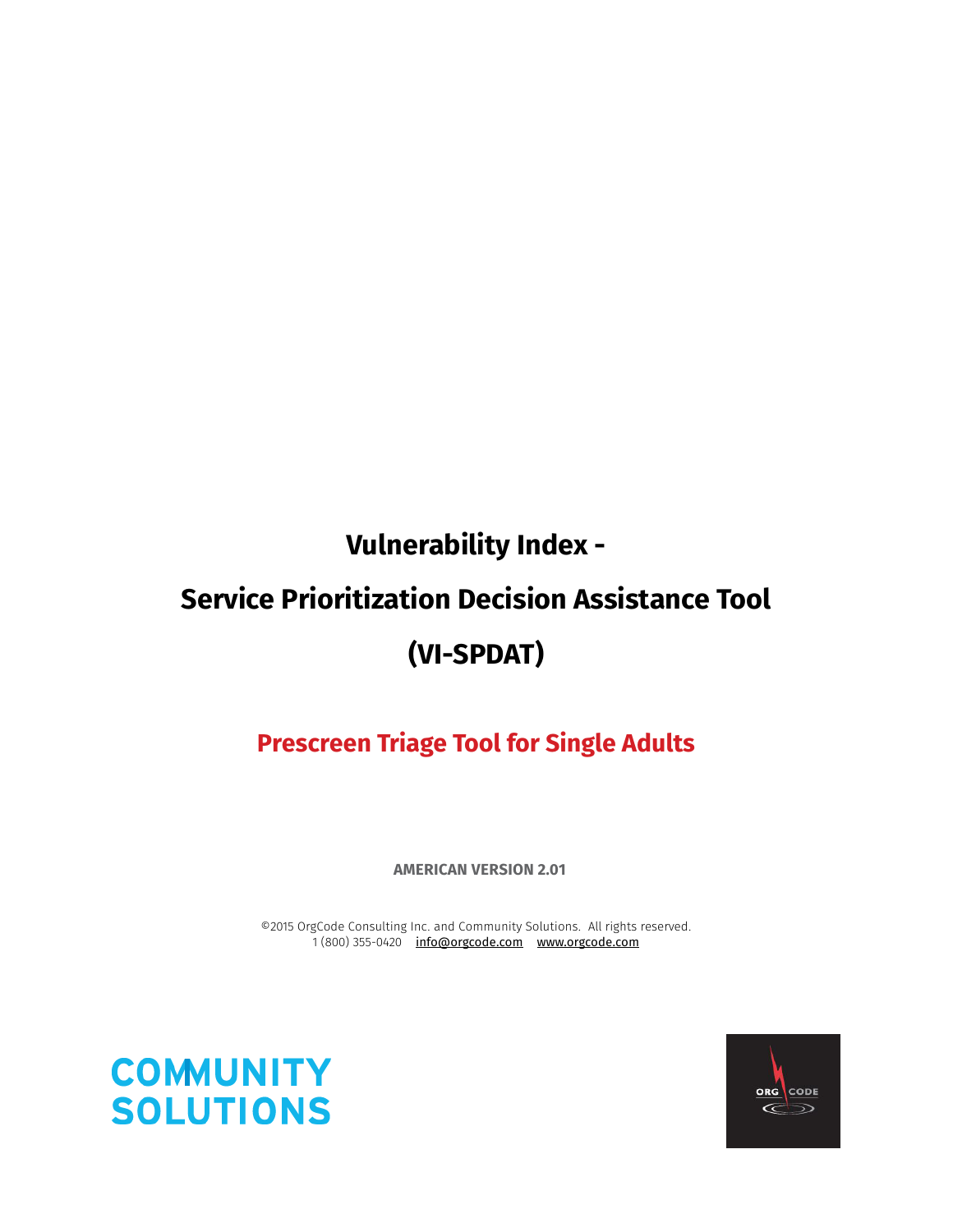## **Welcome to the SPDAT Line of Products**

The Service Prioritization Decision Assistance Tool (SPDAT) has been around in various incarnations for over a decade, before being released to the public in 2010. Since its initial release, the use of the SPDAT has been expanding exponentially and is now used in over one thousand communities across the United States, Canada, and Australia.

More communities using the tool means there is an unprecedented demand for versions of the SPDAT, customized for specific client groups or types of users. With the release of SPDAT V4, there have been more current versions of SPDAT products than ever before.

## **VI-SPDAT Series**

The Vulnerability Index – Service Prioritization Decision Assistance Tool (VI-SPDAT) was developed as a pre-screening tool for communities that are very busy and do not have the resources to conduct a full SPDAT assessment for every client. It was made in collaboration with Community Solutions, creators of the Vulnerability Index, as a brief survey that can be conducted to quickly determine whether a client has high, moderate, or low acuity. The use of this survey can help prioritize which clients should be given a full SPDAT assessment first. Because it is a self-reported survey, no special training is required to use the VI-SPDAT.

## *Current versions available:*

- VI-SPDAT V 2.0 for Individuals
- VI-SPDAT V 2.0 for Families
- VI-SPDAT V 1.0 for Youth

All versions are available online at

## www.orgcode.com/products/vi-spdat/

## **SPDAT Series**

The Service Prioritization Decision Assistance Tool (SPDAT) was developed as an assessment tool for frontline workers at agencies that work with homeless clients to prioritize which of those clients should receive assistance first. The SPDAT tools are also designed to help guide case management and improve housing stability outcomes. They provide an in-depth assessment that relies on the assessor's ability to interpret responses and corroborate those with evidence. As a result, this tool may only be used by those who have received proper, up-to-date training provided by OrgCode Consulting, Inc. or an OrgCode certified trainer.

## *Current versions available:*

- SPDAT V 4.0 for Individuals
- SPDAT V 2.0 for Families
- SPDAT V 1.0 for Youth

Information about all versions is available online at

## www.orgcode.com/products/spdat/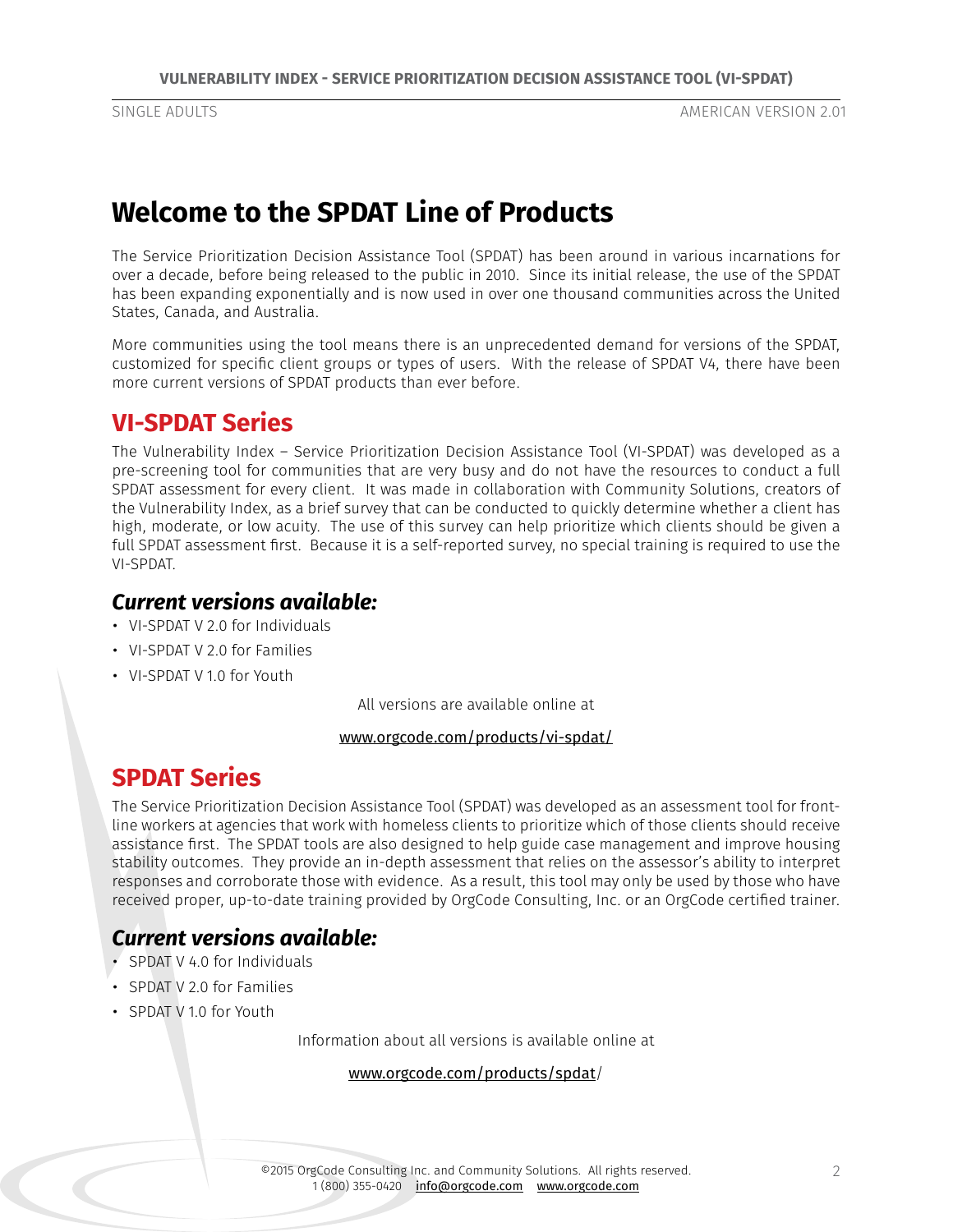## **SPDAT Training Series**

To use the SPDAT, training by OrgCode or an OrgCode certified trainer is required. We provide training on a wide variety of topics over a variety of mediums.

The full-day in-person SPDAT Level 1 training provides you the opportunity to bring together as many people as you want to be trained for one low fee. The webinar training allows for a maximum of 15 different computers to be logged into the training at one time. We also offer online courses for individuals that you can do at your own speed.

The training gives you the manual, case studies, application to current practice, a review of each component of the tool, conversation guidance with prospective clients – and more!

## *Current SPDAT training available:*

- Level 0 SPDAT Training: VI-SPDAT for Frontline Workers
- Level 1 SPDAT Training: SPDAT for Frontline Workers
- Level 2 SPDAT Training: SPDAT for Supervisors
- Level 3 SPDAT Training: SPDAT for Trainers

## *Other related training available:*

- Excellence in Housing-Based Case Management
- Coordinated Access & Common Assessment
- Motivational Interviewing
- Objective-Based Interactions

More information about SPDAT training, including pricing, is available online at

http://www.orgcode.com/product-category/training/spdat/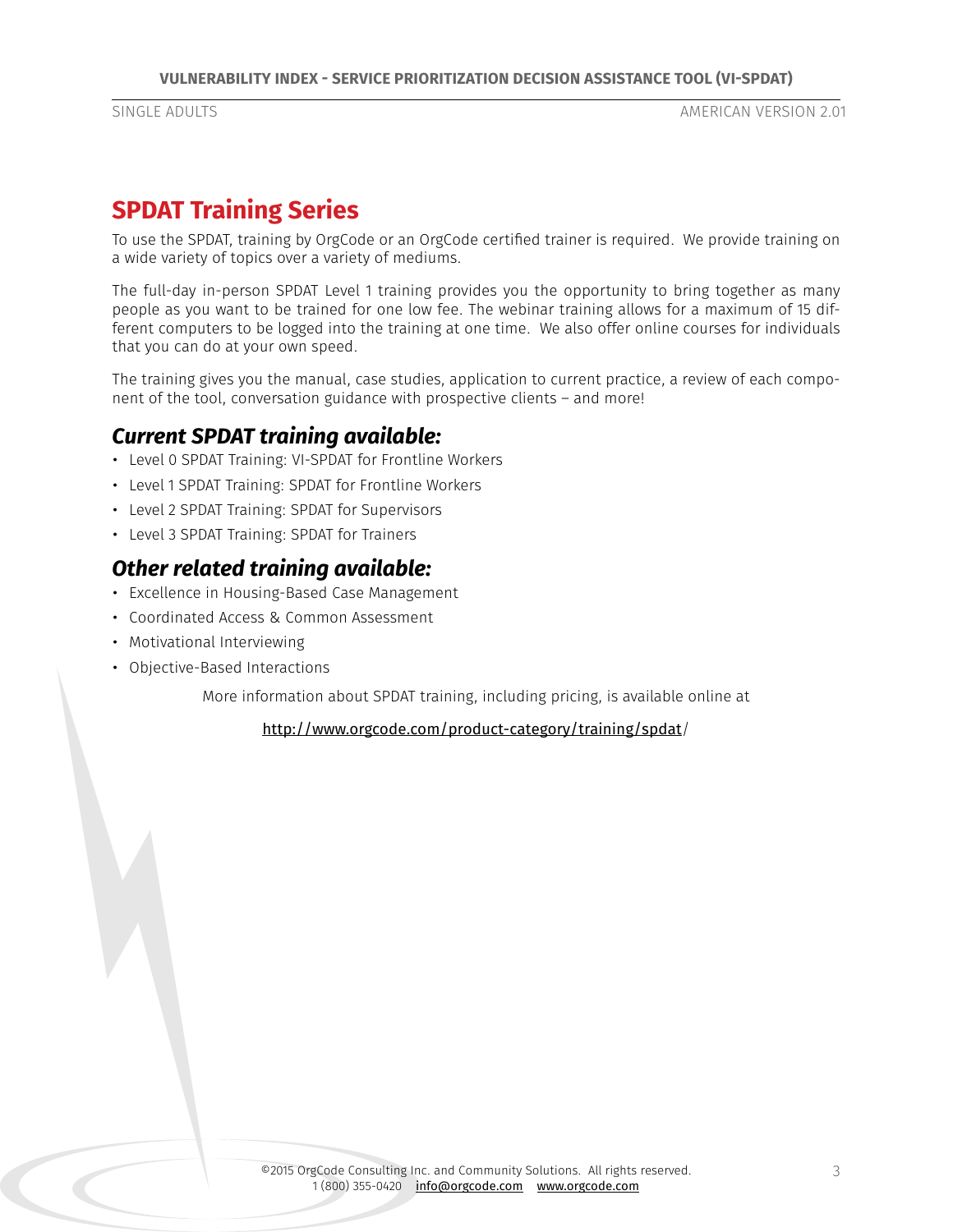## **Administration**

| Interviewer's Name | <b>Agency</b>      | OTeam<br><b>O</b> Staff<br><b>O</b> Volunteer |  |
|--------------------|--------------------|-----------------------------------------------|--|
| <b>Survey Date</b> | <b>Survey Time</b> | <b>Survey Location</b>                        |  |
| DD/MM/YYYY         |                    |                                               |  |

## **Opening Script**

Every assessor in your community regardless of organization completing the VI-SPDAT should use the same introductory script. In that script you should highlight the following information:

- the name of the assessor and their affiliation (organization that employs them, volunteer as part of a Point in Time Count, etc.)
- the purpose of the VI-SPDAT being completed
- that it usually takes less than 7 minutes to complete
- that only "Yes," "No," or one-word answers are being sought
- that any question can be skipped or refused
- where the information is going to be stored
- that if the participant does not understand a question or the assessor does not understand the question that clarification can be provided
- the importance of relaying accurate information to the assessor and not feeling that there is a correct or preferred answer that they need to provide, nor information they need to conceal

## **Basic Information**

| <b>First Name</b>                                           | <b>Nickname</b> |                                               | Last Name    |               |  |  |
|-------------------------------------------------------------|-----------------|-----------------------------------------------|--------------|---------------|--|--|
|                                                             |                 |                                               |              |               |  |  |
| In what language do you feel best able to express yourself? |                 |                                               |              |               |  |  |
| <b>Date of Birth</b>                                        | Age             | Social Security Number Consent to participate |              |               |  |  |
|                                                             |                 |                                               | <b>O</b> Yes | $\bigcirc$ No |  |  |

|                                                          | SCORE: |
|----------------------------------------------------------|--------|
| IF THE PERSON IS 60 YEARS OF AGE OR OLDER, THEN SCORE 1. |        |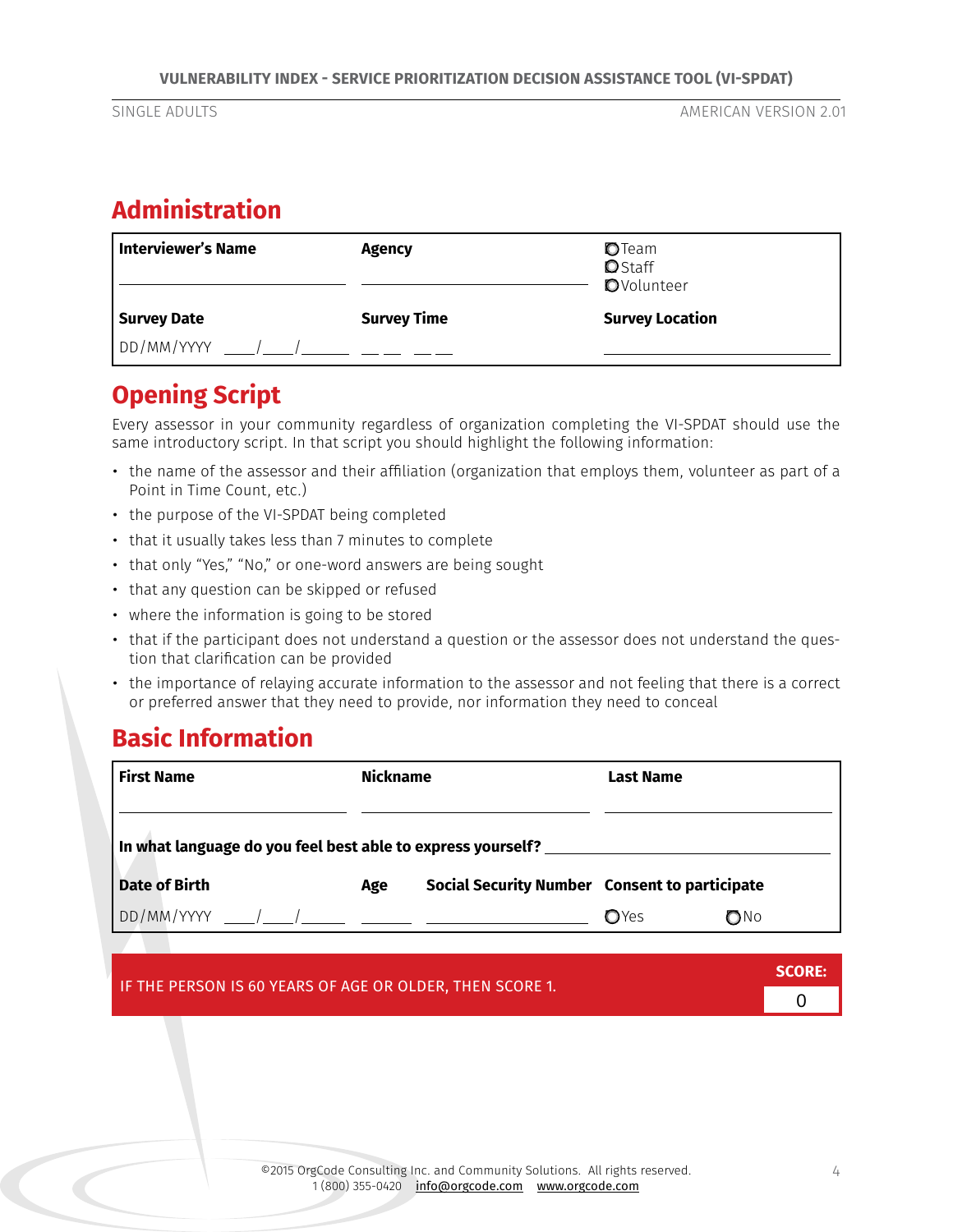# **A. History of Housing and Homelessness**

| 1. Where do you sleep most frequently? (check one)                                                                                                                                              |     | <b>O</b> Shelters<br>○Safe Haven<br>○Outdoors | OTransitional Housing<br>O Other (specify): |                              |
|-------------------------------------------------------------------------------------------------------------------------------------------------------------------------------------------------|-----|-----------------------------------------------|---------------------------------------------|------------------------------|
|                                                                                                                                                                                                 |     | ORefused                                      |                                             |                              |
| IF THE PERSON ANSWERS ANYTHING OTHER THAN "SHELTER", "TRANSITIONAL HOUSING",<br>OR "SAFE HAVEN", THEN SCORE 1.                                                                                  |     |                                               |                                             | <b>SCORE:</b><br>0           |
| 2. How long has it been since you lived in permanent stable<br>housing?                                                                                                                         |     | Years                                         | $\blacksquare$ Refused                      |                              |
| 3. In the last three years, how many times have you been<br>homeless?                                                                                                                           |     |                                               | $\square$ Refused                           |                              |
| IF THE PERSON HAS EXPERIENCED 1 OR MORE CONSECUTIVE YEARS OF HOMELESSNESS,<br>AND/OR 4+ EPISODES OF HOMELESSNESS, THEN SCORE 1.                                                                 |     |                                               |                                             | <b>SCORE:</b><br>0           |
| <b>B. Risks</b>                                                                                                                                                                                 |     |                                               |                                             |                              |
| 4. In the past six months, how many times have you                                                                                                                                              |     |                                               |                                             |                              |
| a) Received health care at an emergency department/room?                                                                                                                                        |     |                                               | $\blacksquare$ Refused                      |                              |
| b) Taken an ambulance to the hospital?                                                                                                                                                          |     |                                               | $\blacksquare$ Refused                      |                              |
| c) Been hospitalized as an inpatient?                                                                                                                                                           |     |                                               | $\blacksquare$ Refused                      |                              |
| d) Used a crisis service, including sexual assault crisis, mental<br>health crisis, family/intimate violence, distress centers and<br>suicide prevention hotlines?                              |     |                                               | $\blacksquare$ Refused                      |                              |
| e) Talked to police because you witnessed a crime, were the victim<br>of a crime, or the alleged perpetrator of a crime or because the<br>police told you that you must move along?             |     |                                               | $\blacksquare$ Refused                      |                              |
| f) Stayed one or more nights in a holding cell, jail or prison, whether<br>that was a short-term stay like the drunk tank, a longer stay for a<br>more serious offence, or anything in between? |     |                                               | $\Box$ Refused                              |                              |
| IF THE TOTAL NUMBER OF INTERACTIONS EQUALS 4 OR MORE, THEN SCORE 1 FOR<br><b>EMERGENCY SERVICE USE.</b>                                                                                         |     |                                               |                                             | <b>SCORE:</b><br>$\mathbf 0$ |
| 5. Have you been attacked or beaten up since you've become<br>homeless?                                                                                                                         | O Y | O N                                           | <b>O</b> Refused                            |                              |
| 6. Have you threatened to or tried to harm yourself or anyone<br>else in the last year?                                                                                                         | O Y | ΟN                                            | <b>O</b> Refused                            |                              |
| IF "YES" TO ANY OF THE ABOVE, THEN SCORE 1 FOR RISK OF HARM.                                                                                                                                    |     |                                               |                                             | <b>SCORE:</b><br>0           |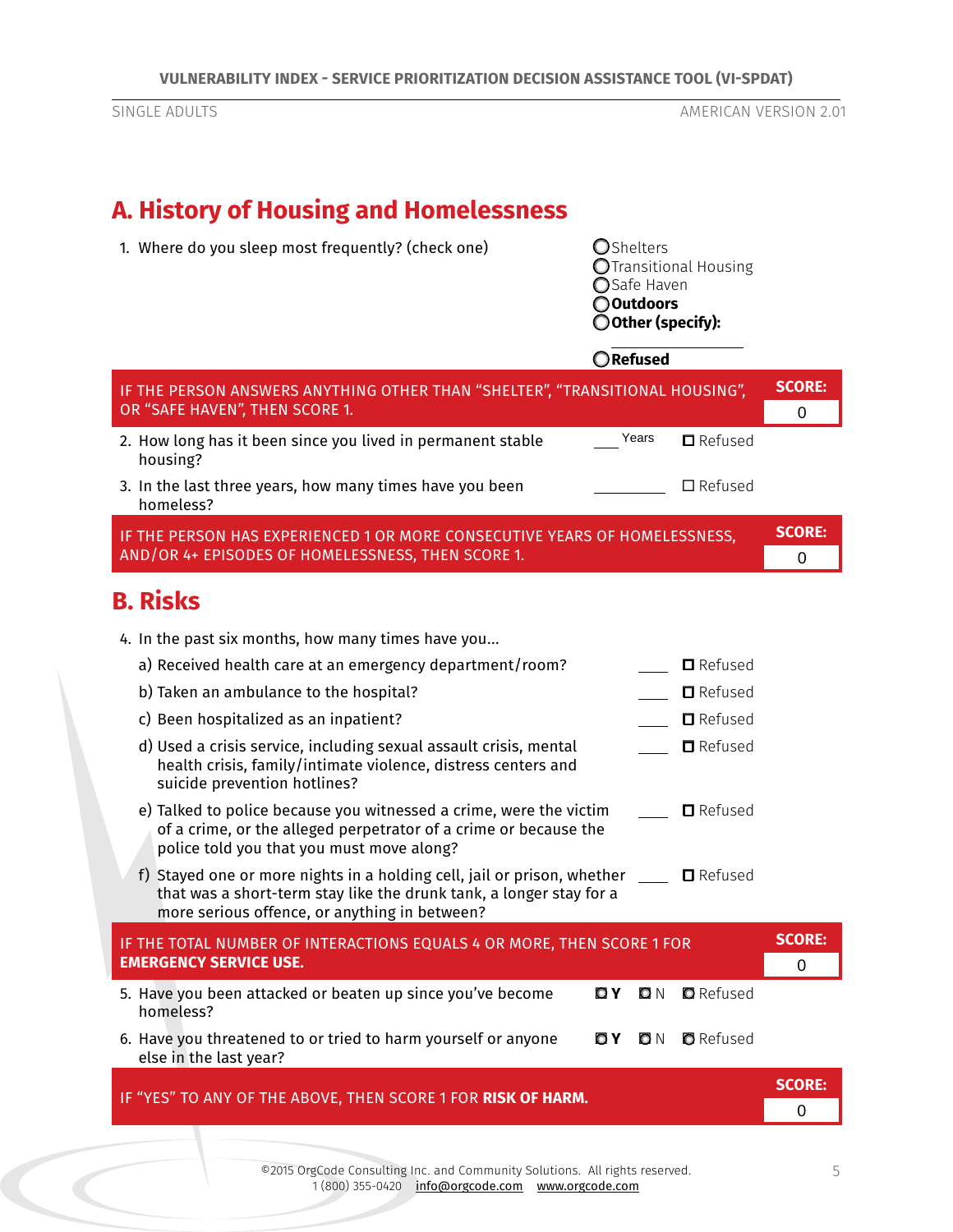| 7. Do you have any legal stuff going on right now that may result $QY$ $QN$ $QN$ $Q$ Refused<br>in you being locked up, having to pay fines, or that make it<br>more difficult to rent a place to live?                        |                    |
|--------------------------------------------------------------------------------------------------------------------------------------------------------------------------------------------------------------------------------|--------------------|
| IF "YES," THEN SCORE 1 FOR LEGAL ISSUES.                                                                                                                                                                                       | <b>SCORE:</b><br>0 |
| 8. Does anybody force or trick you to do things that you do not<br>O Y<br>O N<br>want to do?                                                                                                                                   | <b>O</b> Refused   |
| 9. Do you ever do things that may be considered to be risky<br>OΥ<br>O N<br>like exchange sex for money, run drugs for someone, have<br>unprotected sex with someone you don't know, share a<br>needle, or anything like that? | <b>D</b> Refused   |
| IF "YES" TO ANY OF THE ABOVE, THEN SCORE 1 FOR RISK OF EXPLOITATION.                                                                                                                                                           | <b>SCORE:</b><br>0 |
| <b>C. Socialization &amp; Daily Functioning</b>                                                                                                                                                                                |                    |
| 10. Is there any person, past landlord, business, bookie, dealer,<br>O Y<br>O N<br>or government group like the IRS that thinks you owe them<br>money?                                                                         | <b>D</b> Refused   |
| $ON$ $O$ Refused<br>11. Do you get any money from the government, a pension,<br>OΥ<br>an inheritance, working under the table, a regular job, or<br>anything like that?                                                        |                    |
| IF "YES" TO QUESTION 10 OR "NO" TO QUESTION 11, THEN SCORE 1 FOR MONEY<br><b>MANAGEMENT.</b>                                                                                                                                   | <b>SCORE:</b><br>0 |
| 12.Do you have planned activities, other than just surviving, that<br>ΟY<br>O N<br>make you feel happy and fulfilled?                                                                                                          | <b>O</b> Refused   |
| IF "NO," THEN SCORE 1 FOR MEANINGFUL DAILY ACTIVITY.                                                                                                                                                                           | <b>SCORE:</b><br>0 |
| 13. Are you currently able to take care of basic needs like bathing,<br>O Y<br><b>QN Q</b> Refused<br>changing clothes, using a restroom, getting food and clean<br>water and other things like that?                          |                    |
| IF "NO," THEN SCORE 1 FOR SELF-CARE.                                                                                                                                                                                           | <b>SCORE:</b><br>0 |
| 14. Is your current homelessness in any way caused by a<br>QY Q N Q Refused<br>relationship that broke down, an unhealthy or abusive<br>relationship, or because family or friends caused you to<br>become evicted?            |                    |
| IF "YES," THEN SCORE 1 FOR SOCIAL RELATIONSHIPS.                                                                                                                                                                               | <b>SCORE:</b><br>0 |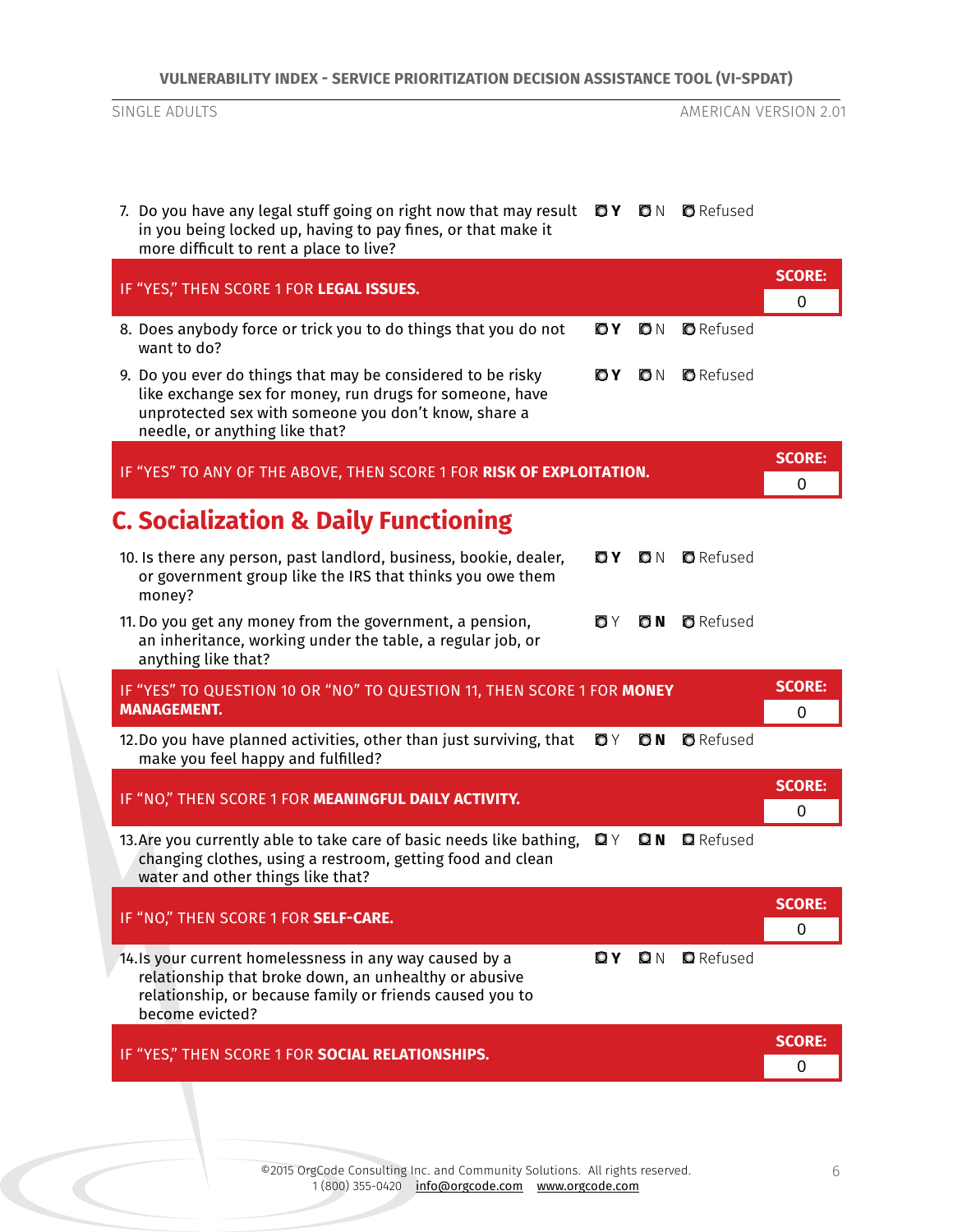## **D. Wellness**

| 15. Have you ever had to leave an apartment, shelter program, or<br>other place you were staying because of your physical health?                                                         | OΥ  | Q N | <b>Q</b> Refused     |               |
|-------------------------------------------------------------------------------------------------------------------------------------------------------------------------------------------|-----|-----|----------------------|---------------|
| 16.Do you have any chronic health issues with your liver, kidneys,<br>stomach, lungs or heart?                                                                                            | O Y | O N | <b>Q</b> Refused     |               |
| 17. If there was space available in a program that specifically<br>assists people that live with HIV or AIDS, would that be of<br>interest to you?                                        | OΥ  | O N | <b>Q</b> Refused     |               |
| 18. Do you have any physical disabilities that would limit the type $Q\mathbf{Y}$<br>of housing you could access, or would make it hard to live<br>independently because you'd need help? |     | Q N | <b>Q</b> Refused     |               |
| 19. When you are sick or not feeling well, do you avoid getting<br>help?                                                                                                                  | OΥ  | O N | <b>Q</b> Refused     |               |
| 20. FOR FEMALE RESPONDENTS ONLY: Are you currently pregnant?                                                                                                                              | OΥ  | O N | $ON/A$ or<br>Refused |               |
| IF "YES" TO ANY OF THE ABOVE, THEN SCORE 1 FOR PHYSICAL HEALTH.                                                                                                                           |     |     |                      | <b>SCORE:</b> |
|                                                                                                                                                                                           |     |     |                      | 0             |
| 21. Has your drinking or drug use led you to being kicked out of<br>an apartment or program where you were staying in the past?                                                           | OΥ  | O N | <b>Q</b> Refused     |               |
| 22. Will drinking or drug use make it difficult for you to stay<br>housed or afford your housing?                                                                                         | OΥ  | O N | <b>Q</b> Refused     |               |
| IF "YES" TO ANY OF THE ABOVE, THEN SCORE 1 FOR SUBSTANCE USE.                                                                                                                             |     |     |                      | <b>SCORE:</b> |
|                                                                                                                                                                                           |     |     |                      | 0             |
| 23. Have you ever had trouble maintaining your housing, or been kicked out of an<br>apartment, shelter program or other place you were staying, because of:                               |     |     |                      |               |
| a) A mental health issue or concern?                                                                                                                                                      | OΥ  | ON  | <b>O</b> Refused     |               |
| b) A past head injury?                                                                                                                                                                    | OΥ  | ON  | <b>O</b> Refused     |               |
| c) A learning disability, developmental disability, or other<br>impairment?                                                                                                               | ΟY  | ON  | <b>a</b> Refused     |               |
| 24. Do you have any mental health or brain issues that would<br>make it hard for you to live independently because you'd need<br>help?                                                    | OY  | O N | <b>Q</b> Refused     |               |
|                                                                                                                                                                                           |     |     |                      | <b>SCORE:</b> |
| IF "YES" TO ANY OF THE ABOVE, THEN SCORE 1 FOR MENTAL HEALTH.                                                                                                                             |     |     |                      | 0             |
|                                                                                                                                                                                           |     |     |                      |               |
| IF THE RESPONENT SCORED 1 FOR PHYSICAL HEALTH AND 1 FOR SUBSTANCE USE AND 1                                                                                                               |     |     |                      | <b>SCORE:</b> |

IF THE RESPONENT SCORED 1 FOR **PHYSICAL HEALTH** AND 1 FOR **SUBSTANCE USE** AND 1 FOR **MENTAL HEALTH**, SCORE 1 FOR **TRI-MORBIDITY**.

0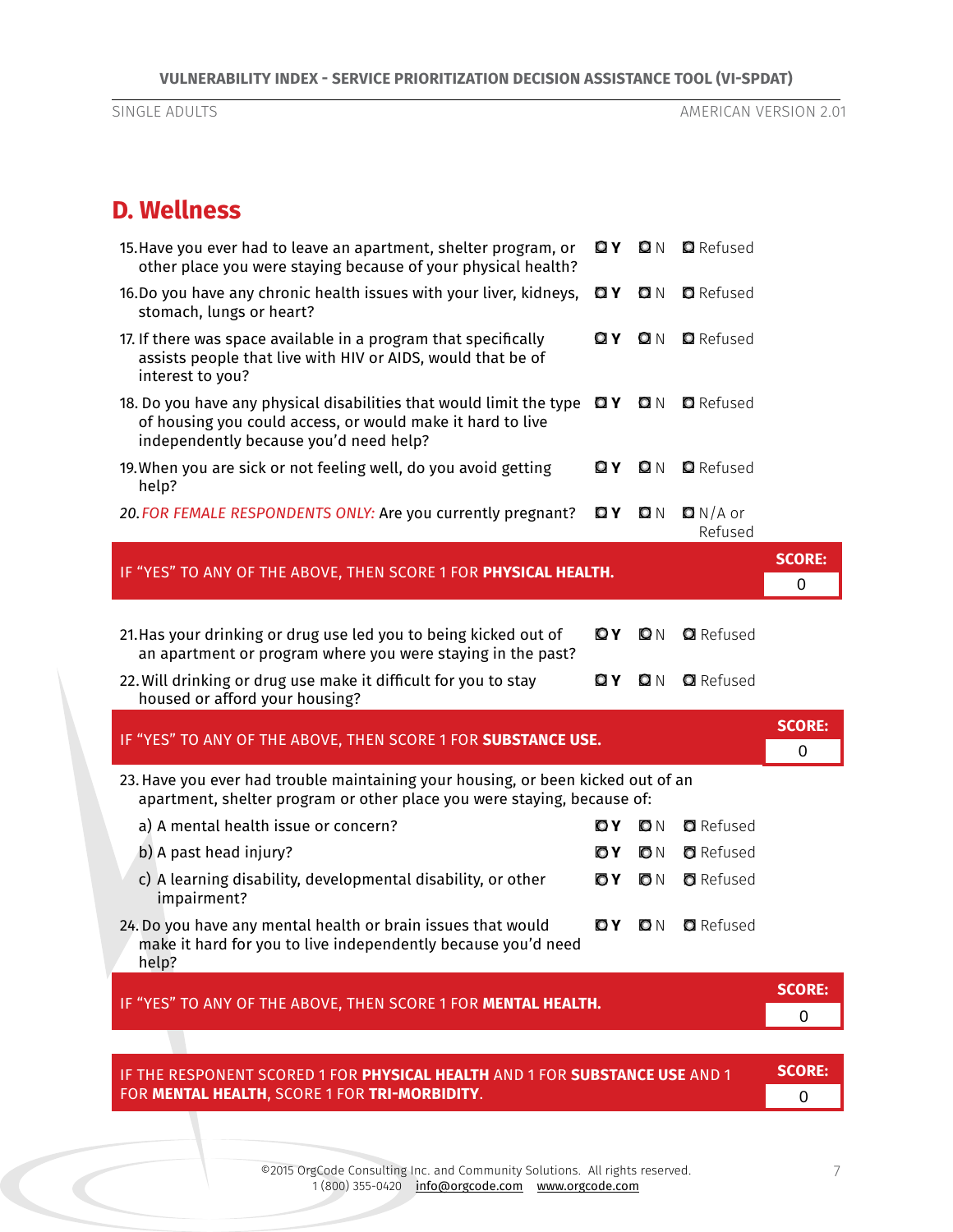|  |  | VULNERABILITY INDEX - SERVICE PRIORITIZATION DECISION ASSISTANCE TOOL (VI-SPDAT) |  |
|--|--|----------------------------------------------------------------------------------|--|
|--|--|----------------------------------------------------------------------------------|--|

| SINGLE ADULTS                                                                                                                                                                                                    |       |            | AMERICAN VERSION 2.01 |                    |
|------------------------------------------------------------------------------------------------------------------------------------------------------------------------------------------------------------------|-------|------------|-----------------------|--------------------|
| 25. Are there any medications that a doctor said you should be<br>taking that, for whatever reason, you are not taking?                                                                                          | O Y O | Q N        | <b>Q</b> Refused      |                    |
| 26. Are there any medications like painkillers that you don't<br>take the way the doctor prescribed or where you sell the<br>medication?                                                                         | ΟI Y  | <b>PIN</b> | <b>Q</b> Refused      |                    |
| IF "YES" TO ANY OF THE ABOVE, SCORE 1 FOR MEDICATIONS.                                                                                                                                                           |       |            |                       | <b>SCORE:</b><br>0 |
| 27. YES OR NO: Has your current period of homelessness<br>been caused by an experience of emotional, physical,<br>psychological, sexual, or other type of abuse, or by any other<br>trauma you have experienced? | OΙY   | ΩN         | <b>Q</b> Refused      |                    |
| IF "YES", SCORE 1 FOR ABUSE AND TRAUMA.                                                                                                                                                                          |       |            |                       | <b>SCORE:</b>      |
| <b>Scoring Summary</b>                                                                                                                                                                                           |       |            |                       |                    |

#### **DOMAIN SUBTOTAL RESULTS** PRE-SURVEY /1 **Score: Recommendation:** 0-3: no housing intervention 4-7: an assessment for Rapid Re-Housing 8+: an assessment for Permanent Supportive Housing/Housing First A. HISTORY OF HOUSING & HOMELESSNESS <mark>O the tradition</mark> **B. RISKS 1999 B. RISKS 1999 B. RISKS** C. SOCIALIZATION & DAILY FUNCTIONS  $\vert$  0  $\vert$  /4 D. WELLNESS **DESCRIPTION OF A SECOND CONTROL GRAND TOTAL:** 0 /17  $\Omega$ 0 0 0

## **Follow-Up Questions**

| $\vert$ On a regular day, where is it easiest to find<br>you and what time of day is easiest to do<br>SO <sub>2</sub>                | place: the political property of the political property of the property of the political property of the political property of the political property of the political property of the political property of the political pro<br>$time:$ : _______ or | <b>Night</b> |                  |
|--------------------------------------------------------------------------------------------------------------------------------------|--------------------------------------------------------------------------------------------------------------------------------------------------------------------------------------------------------------------------------------------------------|--------------|------------------|
| Is there a phone number and/or email<br>where someone can safely get in touch with<br>you or leave you a message?                    | phone: $($ ) -<br>email:                                                                                                                                                                                                                               |              |                  |
| Ok, now I'd like to take your picture so that<br>  it is easier to find you and confirm your<br>identity in the future. May I do so? | <b>O</b> Yes                                                                                                                                                                                                                                           | O No         | <b>Q</b> Refused |

Communities are encouraged to think of additional questions that may be relevant to the programs being operated or your specific local context. This may include questions related to:

| • military service and nature of |  |  |
|----------------------------------|--|--|
| discharge                        |  |  |

- legal status in country
- 
- 
- ageing out of care
- income and source of it
- children that may reside with the adult at some point in the future
- mobility issues
- current restrictions on where a person can legally reside
- safety planning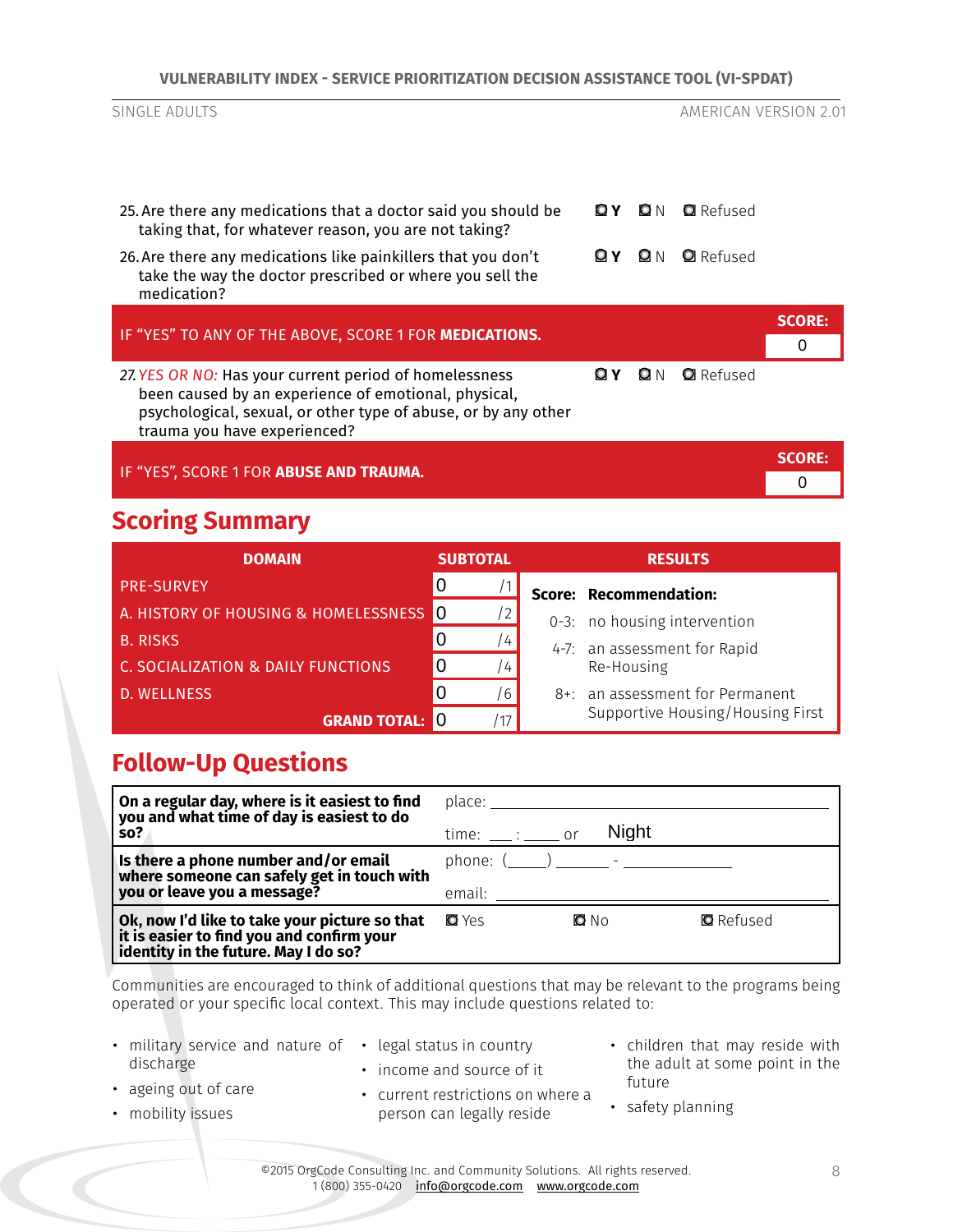## **Appendix A: About the VI-SPDAT**

The HEARTH Act and federal regulations require communities to have an assessment tool for coordinated entry - and the VI-SPDAT and SPDAT meet these requirements. Many communities have struggled to comply with this requirement, which demands an investment of considerable time, resources and expertise. Others are making it up as they go along, using "gut instincts" in lieu of solid evidence. Communities need practical, evidence-informed tools that enhance their ability to to satisfy federal regulations and quickly implement an effective approach to access and assessment. The VI-SPDAT is a first-of-its-kind tool designed to fill this need, helping communities end homelessness in a quick, strategic fashion.

## **The VI-SPDAT**

The VI-SPDAT was initially created by combining the elements of the Vulnerability Index which was created and implemented by Community Solutions broadly in the 100,000 Homes Campaign, and the SPDAT Prescreen Instrument that was part of the Service Prioritization Decision Assistance Tool. The combination of these two instruments was performed through extensive research and development, and testing. The development process included the direct voice of hundreds of persons with lived experience.

The VI-SPDAT examines factors of current vulnerability and future housing stability. It follows the structure of the SPDAT assessment tool, and is informed by the same research backbone that supports the SPDAT - almost 300 peer reviewed published journal articles, government reports, clinical and quasi-clinical assessment tools, and large data sets. The SPDAT has been independently tested, as well as internally reviewed. The data overwhelmingly shows that when the SPDAT is used properly, housing outcomes are better than when no assessment tool is used.

The VI-SPDAT is a triage tool. It highlights areas of higher acuity, thereby helping to inform the type of support and housing intervention that may be most beneficial to improve long term housing outcomes. It also helps inform the order - or priority - in which people should be served. The VI-SPDAT does not make decisions; it informs decisions. The VI-SPDAT provides data that communities, service providers, and people experiencing homelessness can use to help determine the best course of action next.

## **Version 2**

Version 2 builds upon the success of Version 1 of the VI-SPDAT with some refinements. Starting in August 2014, a survey was launched of existing VI-SPDAT users to get their input on what should be amended, improved, or maintained in the tool. Analysis was completed across all of these responses. Further research was conducted. Questions were tested and refined over several months, again including the direct voice of persons with lived experience and frontline practitioners. Input was also gathered from senior government officials that create policy and programs to help ensure alignment with guidelines and funding requirements.

You will notice some differences in Version 2 compared to Version 1. Namely:

- it is shorter, usually taking less than 7 minutes to complete;
- subjective elements through observation are now gone, which means the exact same instrument can be used over the phone or in-person;
- medical, substance use, and mental health questions are all refined;
- you can now explicitly see which component of the full SPDAT each VI-SPDAT question links to; and,
- the scoring range is slightly different (Don't worry, we can provide instructions on how these relate to results from Version 1).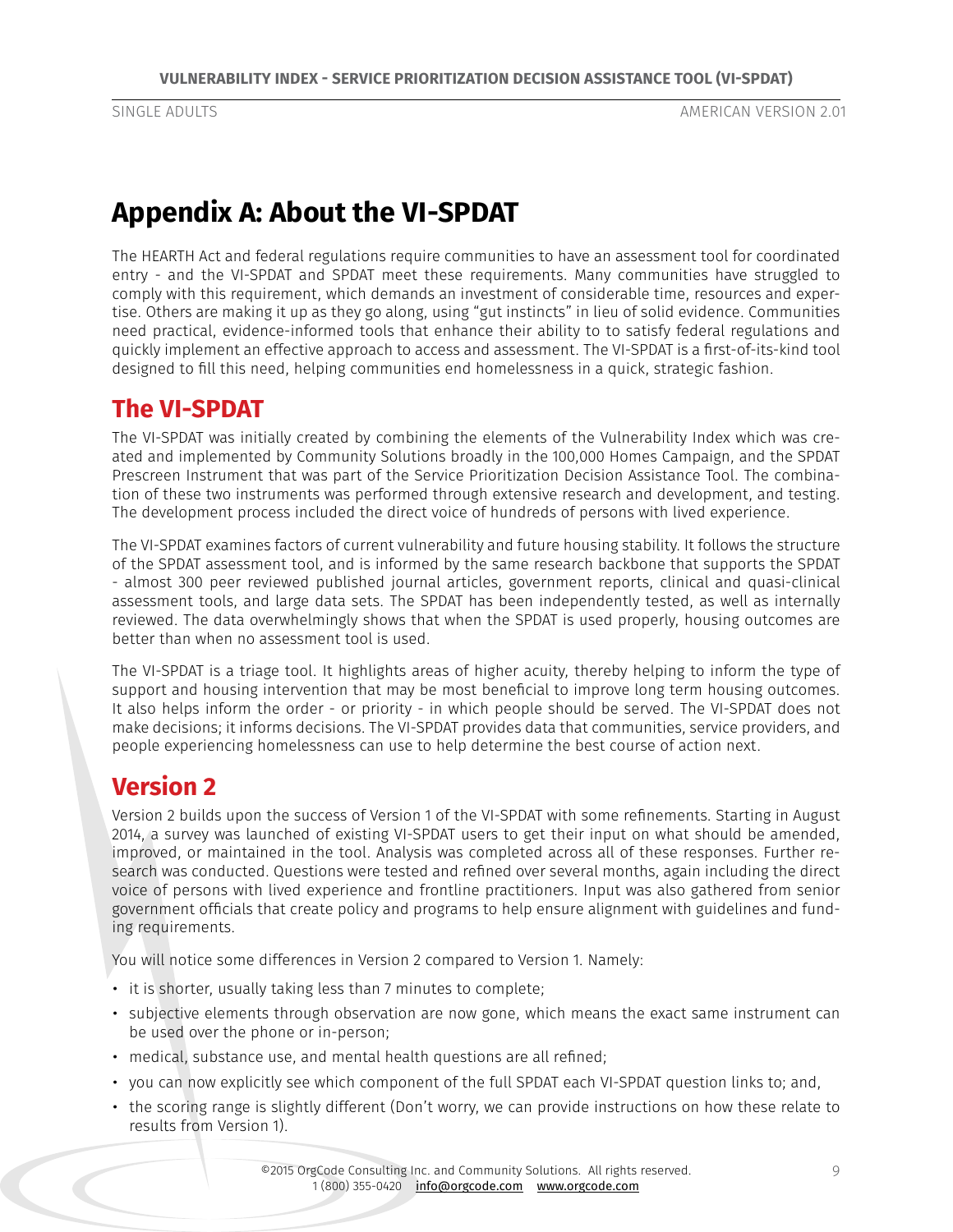# **Appendix B: Where the VI-SPDAT is being used in the United States**

Since the VI-SPDAT is provided completely free of charge, and no training is required, any community is able to use the VI-SPDAT without the explicit permission of Community Solutions or OrgCode Consulting, Inc. As a result, the VI-SPDAT is being used in more communities than we know of. It is also being used in Canada and Australia.



1 (800) 355-0420 info@orgcode.com www.orgcode.com